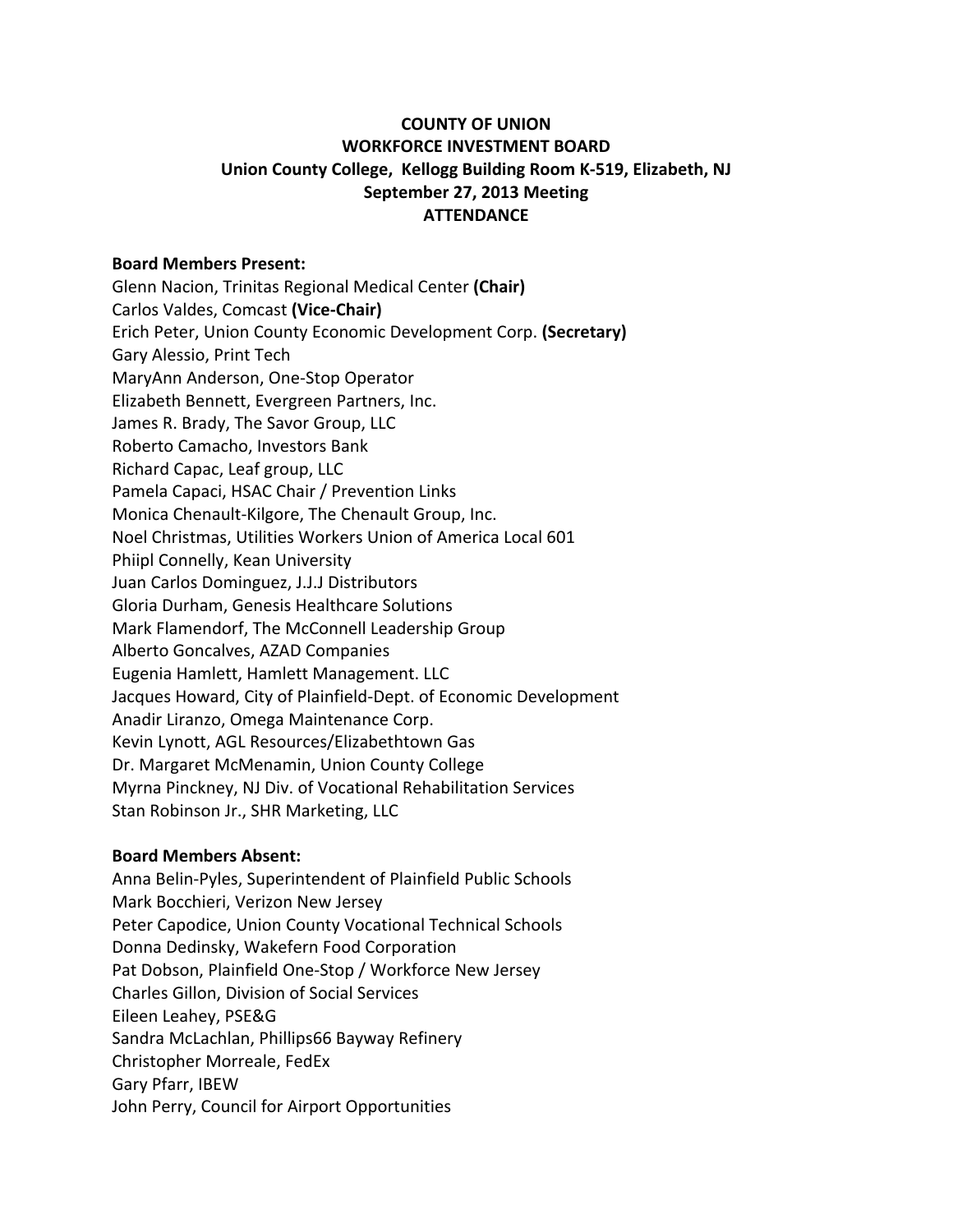Dr. Kathleen Serafino, Union County Superintendent of Schools

#### **Guests**

Teresa Banks, B&M Consultants David Brown, RCAO Mary M. Chavez, Workforce Advantage Harold Coral, Workforce Advantage Karla Coral, Workforce Advantage John Ehret, NJ Dept. of Labor Jeffrey Jackson, County of Union Yunia Labaut, Workforce Advantage Colleen Mahr, Roselle Kim McConnell, The McConnell Leadership Group Emanuel G. Paige, Dept. of Labor Fatimah Raymond, EDC Jeanete Rodriguez, Workforce Advantage Guillermo Rosado, Workforce Advantage Julio Sabater, Workforce Advantage Jenita Sutton, Workforce Advantage Brandon Schoonover, NJ Dept of Labor Lisa Tauscher, Union County Vo-Tech Kajeeah Taylor, Workforce Advantage Justeani Valdez, Workforce Advantage

# **County of Union:**

Cherron Rountree, Deputy Director, Department of Parks & Community Renewal Antonio Rivera, Director, Workforce Investment Board Lisa Bonanno, Workforce Investment Board Phil Kandl, Workforce Investment Board Gina Tuesta, Workforce Investment Board

# **County of Union Workforce Investment Board of Directors Meeting Union County College** Kellogg Building, Room K-519, Elizabeth, NJ **September 27, 2013 Minutes**

#### **I. CALL TO ORDER**

The meeting was called to order by Workforce Investment Board (WIB) Chairman Mr. Glenn Nacion at 9:11 am.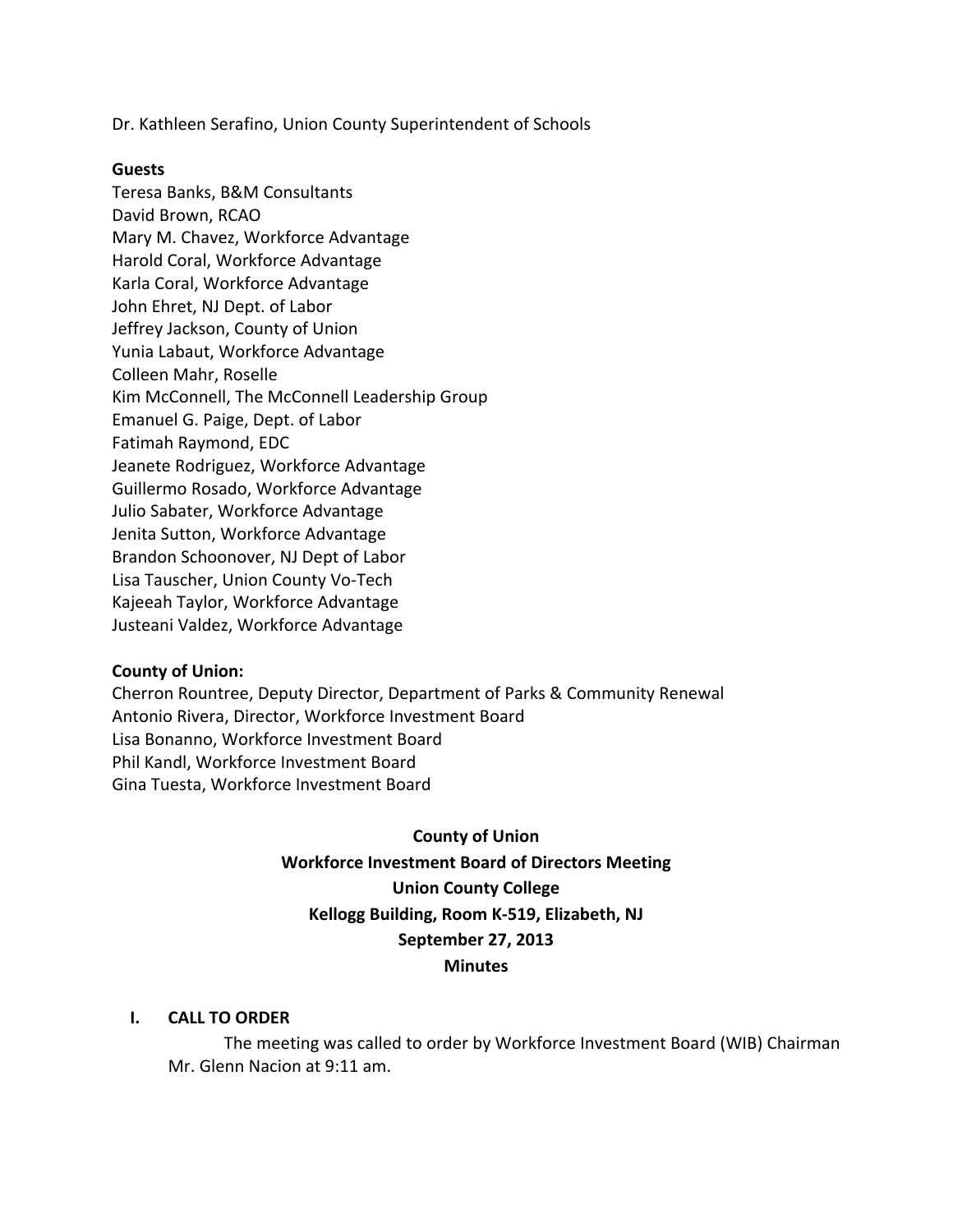#### **II. OPEN PUBLIC MEETINGS ACT**

Ms. Gina Tuesta read the Open Public Meetings Act Statement.

#### **III. ROLL CALL**

Ms. Gina Tuesta conducted the Roll Call. Mr. Nacion requested a brief introduction of all attending WIB Board of Directors.

## **IV.** APPROVAL OF THE MARCH 22, 2013 MEETING MINUTES

MaryAnn Anderson made a motion to approve the March 22, 2013 Meeting Minutes as presented. It was seconded by Mr. Carlos Valdes and carried unanimously.

## **V. WIB Director's Report**

Mr. Antonio Rivera, Director, Workforce Investment Board welcomed the newly appointed WIB members to the meeting.

Mr. Rivera reported on the following topics:

#### **A. WIB Recertification Update**

Mr. Rivera explained that the federal government requires every state to certify local Workforce Investment Boards as well as establish the evaluation criteria for certification. This is the first year the New Jersey Department of Labor & Workforce Development and the State Employment & Training Commission will have an evaluation process. Mr. Rivera briefly went through the fifteen (15) elements of the State evaluation. In order to be certified as a Local Workforce Investment Board, at least twelve (12) of the elements have to be satisfactory in the evaluation. Mr. Rivera went through each element, and noted which elements will need work in order to reach an overall satisfactory evaluation.

#### **B. Master Budget & Fiscal Review**

Mr. Rivera went over the Program Year 2013-14 Workforce Investment Act (WIA) Master Budget and Program Year 2012-13 carry-over funds. Mr. Rivera reported that the Program Year 2012-13 WIA, WorkFirst NJ (WFNJ) and Workforce Learning Link (WLL) funds will be 100% allocated for direct services training. There is a total of \$3.7 million of Program Year 2013-14 WIA and WFNJ funds that will be allocated for direct training services. The  $\frac{2}{3}$  million for training represents 50 percent of the funds, which is the minimum under the state guidelines and the other 50 percent is for One-Stop operations.

Dr. Margaret McMenamin made a motion to approve the WIA/WFNJ budget that reflects the requirements under the State guidelines. Mr. Kevin Lynott seconded the motion. Mr. James Brady asked why we were allocating only the minimum funds for training, why not raise the percentage of funding to be used for training programs. Mr. Rivera responded that over the years funding has been decreasing thus making it harder to raise the minimum budgeted amount for training. Ms. Pamela Capaci asked who provided the training activities. Mr. Rivera responded that there was a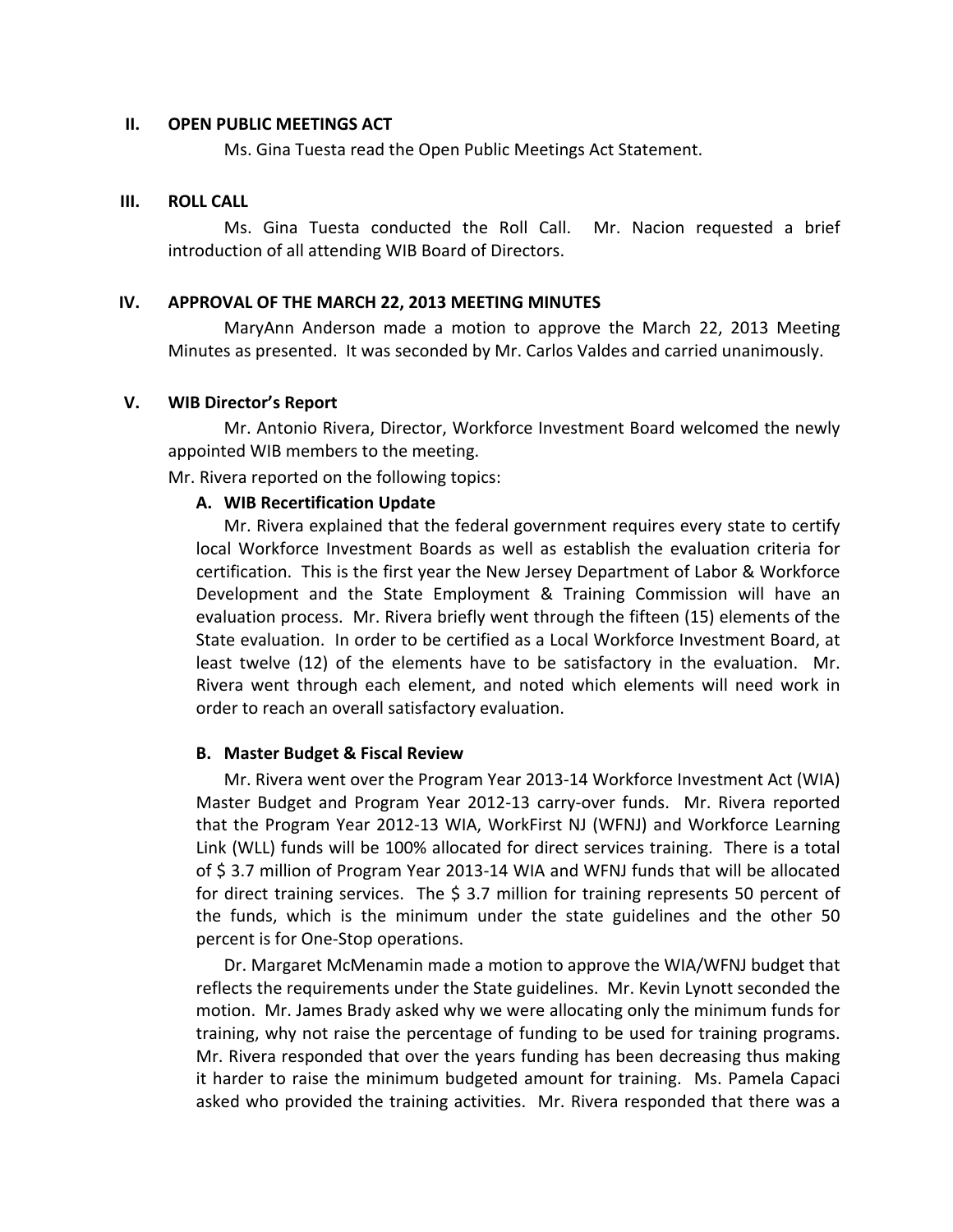New Jersey State Eligible Training Providers List that evaluates and approves all occupational training programs funded by WIA and WFNJ. Once the Providers are on that list, the County goes out to bid to the vendors and depending on their proposal, the WIB determines if they are eligible to provide services. Ms. Gloria Durham asked does it have to be a statewide training program. Mr. Rivera answered no, it could be a County program. Mr. Julio Sabater, CEO of Workforce Advantage and a prior WIB member, announced to the Board and guests in attendance that he was there as a citizen, and explained how these programs were very important to individuals in need of workforce training. Mr. Sabater introduced individuals from his staff that have benefitted from training programs and were enrolled in On-the-Job Training (OJT) who were now fulltime successful employees helping others to succeed as well. Mr. Sabater stated this was all possible with the leadership of the Workforce Investment Board, One-Stop and the Service Providers. A WIB member asked if there was an assessment process for those who were awarded training contracts. Mr. Rivera responded that there was an assessment process: the Providers must submit a proposal in response to the Request for Proposals that follow stated guidelines, and are evaluated and approved. With that being said, the motion carried unanimously.

Attachment on file.

#### **C. WIB Policy Directive PY-2013-A.**

Mr. Phil Kandl read the WIB Policy Directive PY-2013-A, out loud to the WIB members and guests.

Mr. Jacques Howard made a motion to approve the WIB Policy Directive PY-2013-A. It was second by Mr. Noel Christmas and carried unanimously.

Ms. Rountree suggested changing the wording on the last sentence of number five of the WIB Policy Directive PY-2013-A to read "with an emphasis on the 7 growth sectors" not "within the 7 growths sectors" in case individuals would like to be trained outside of the stated industry sectors. Ms. Anderson agreed, due to the importance of WIA customer choice.

Dr. Margaret McMenamin made a motion to revise the resolution to read "with an emphasis on" as opposed to "within". Ms. Gloria Durham seconded the motion and it carried unanimously.

#### **D. WIA & WFNJ Contracts Update**

Mr. Rivera reported that the funding awarded for Program Year 2013 Workforce Investment Act Youth Services for summer work experiences was \$120,000. The funding awarded for PY2013 WorkFirst New Jersey Direct Activity Services was \$1,576,270.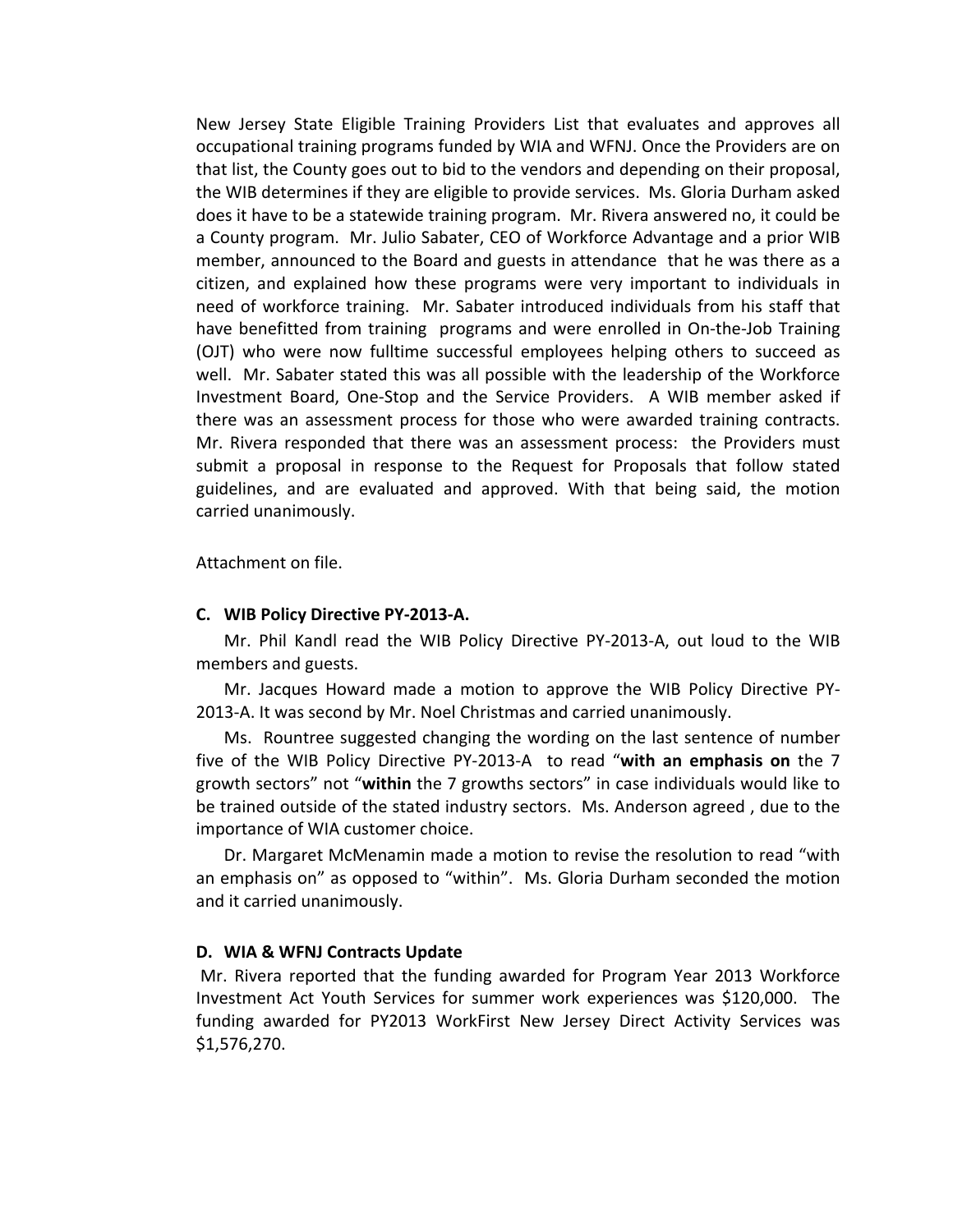Ms. Cherron Rountree announced to the WIB members and guests that October 2, 2013 at 10:00am is the due date for Program Year 2013 Workforce Investment Act Youth Employment Program Request for Proposals.

# **E. Strategic Plan Implementation**

Mr. Rivera reported that the State was asking the local WIBs to develop strategic workforce plans. There were three (3) critical components:

- One-Stop Oversight Evaluation Tool.
- Annual report for 2012-2013
- Local Unified Investment Plan for Years 2014-2017

All are due by January 2014.

# **VI. One Stop Operator's Report**

Ms. MaryAnn Anderson reported on the Plainfield and Elizabeth Union County One-Stop Career Centers.

- Union County WIB Services Management Report for the period- July 1, 2012-June 30, 2013 (Core, Intensive and Training services). Core services are free and available to any individual that enters the One-Stop Career Centers. They can use computers, fax, copy and the online job search. ITA training is more advanced than core and intensive services. Intensive services include workshops, case management and assessment. Individual Training Accounts (ITAs) are to provide training options that include customer choice: the client may have an occupation or career in mind. Non-ITA program services are available for free to everyone. Individuals can return to the One-Stop for additional services.
- WIA Class-Size Enrollment Status Report Patient Technician, Medical Office Assistant and Global Logistics were part of the 2013 Freeholder Initiatives. The Elizabeth Development Company was the contractor for the On-the-Job Training Program for Union County. One-Stop was partnering with Union County College to coordinate training services offered in the Union County Choices Program.
- Workforce Learning Link Summary Report

Union County College, Literacy Volunteers of America and Workforce Advantage are partners.

Individuals that have gone to the One-Stop Career Centers and attended classes in basic skills are able to go to the next level and attend a Union County College or another program to receive their GED, ESL and computer skills.

Ms. Anderson read a letter to the Board and guests from a Workforce Learning Link participant that had passed her GED exam. The participant was very grateful and appreciated the support and help she received through the Workforce Learning Link Program.